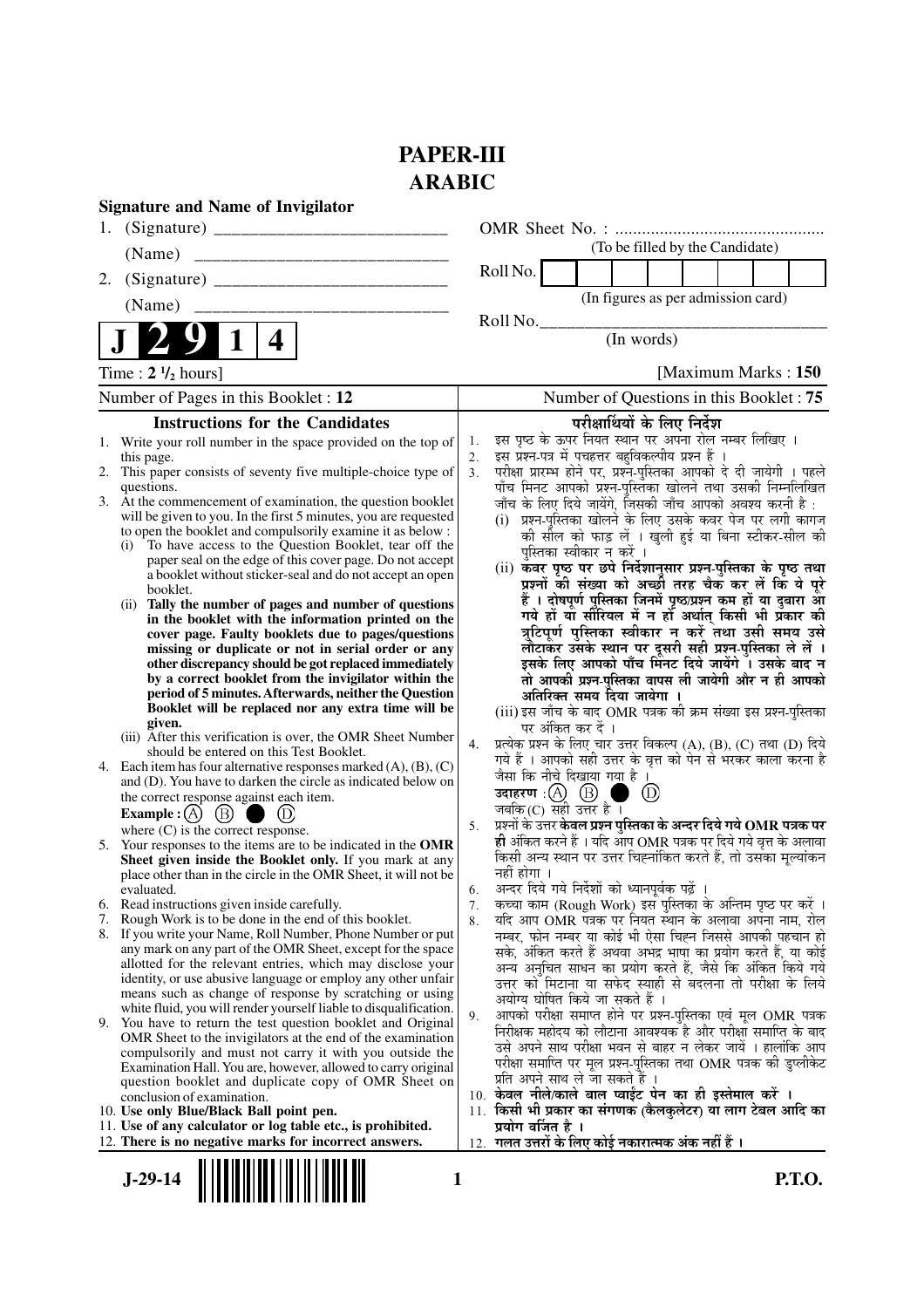## **ARABIC** PAPER-III

Note: This paper contains seventy (75) objective type questions of two (2) marks each. All questions are compulsory.

|                                     | ملحوظة :     هذا الجزء يحتوي على خمسة و سبعين (٧٥) سؤالًا، لكل سؤال علامتان، والمطلوب فيه اختيار |           |
|-------------------------------------|--------------------------------------------------------------------------------------------------|-----------|
|                                     | الحواب الصحيح من بين الأجوبة المذكورة وكل سؤال إجباري.                                           |           |
| 5. بُجير هو ابن                     | 1. من كان يعرف برائد المولّدين                                                                   |           |
| (A) جرير                            | (A) المتنبي                                                                                      |           |
| (B) زهير بن أبي سلميٰ               | (B) بشاربن برد                                                                                   |           |
| (C) الفرزدق                         | (C)    أبو نواس                                                                                  |           |
| (D) الأخطل                          | (D) ابو العتاهيه                                                                                 |           |
| <b>6.</b> زهير بن أبي سُلميٰ ولد في | 2. مؤلف "أسرار البلاغة"                                                                          |           |
| (A) سوريا                           | (A) الزمخشري                                                                                     |           |
| (B) العراق                          | (B) المقريزي                                                                                     |           |
| (C) نجد                             | (C)   ابوبكر الجرجاني                                                                            |           |
| (D) اليمن                           | (D) عبدالقاهر الجرجاني                                                                           |           |
| 7. الشاعر لُقّب بالمهلهل :          | 3. الحارث بن حلزة هو من قبيلة                                                                    |           |
| (A) عدي بن ربيعة                    | (A) بنو غطفان                                                                                    |           |
| (B)     ثابت بن أوس                 | (B) بكر بن وائل                                                                                  |           |
| (C) عمرو بن العبد                   | (C) بنو كنعانة                                                                                   |           |
| (D) عبدالله بن عبيد                 | (D) بنو أسد                                                                                      |           |
|                                     |                                                                                                  |           |
| 8. صاحب "كشف الظنون"                | الاسم الكامل للأشى                                                                               | $\cdot$ 4 |
| (A) حاج <sub>ی</sub> جیرای          | (A) ميمون بن قيس                                                                                 |           |
| (B) حاجي عمر عبدالله                | (B) جرول بن أوس                                                                                  |           |
| (C) حاجي حسين باشا                  | (C) عبدالملك بن قريب                                                                             |           |
| (D) حاج <sub>ى</sub> خليفة          | (D) عدي بن ربيعة                                                                                 |           |
|                                     |                                                                                                  |           |

Paper-III

 $\overline{2}$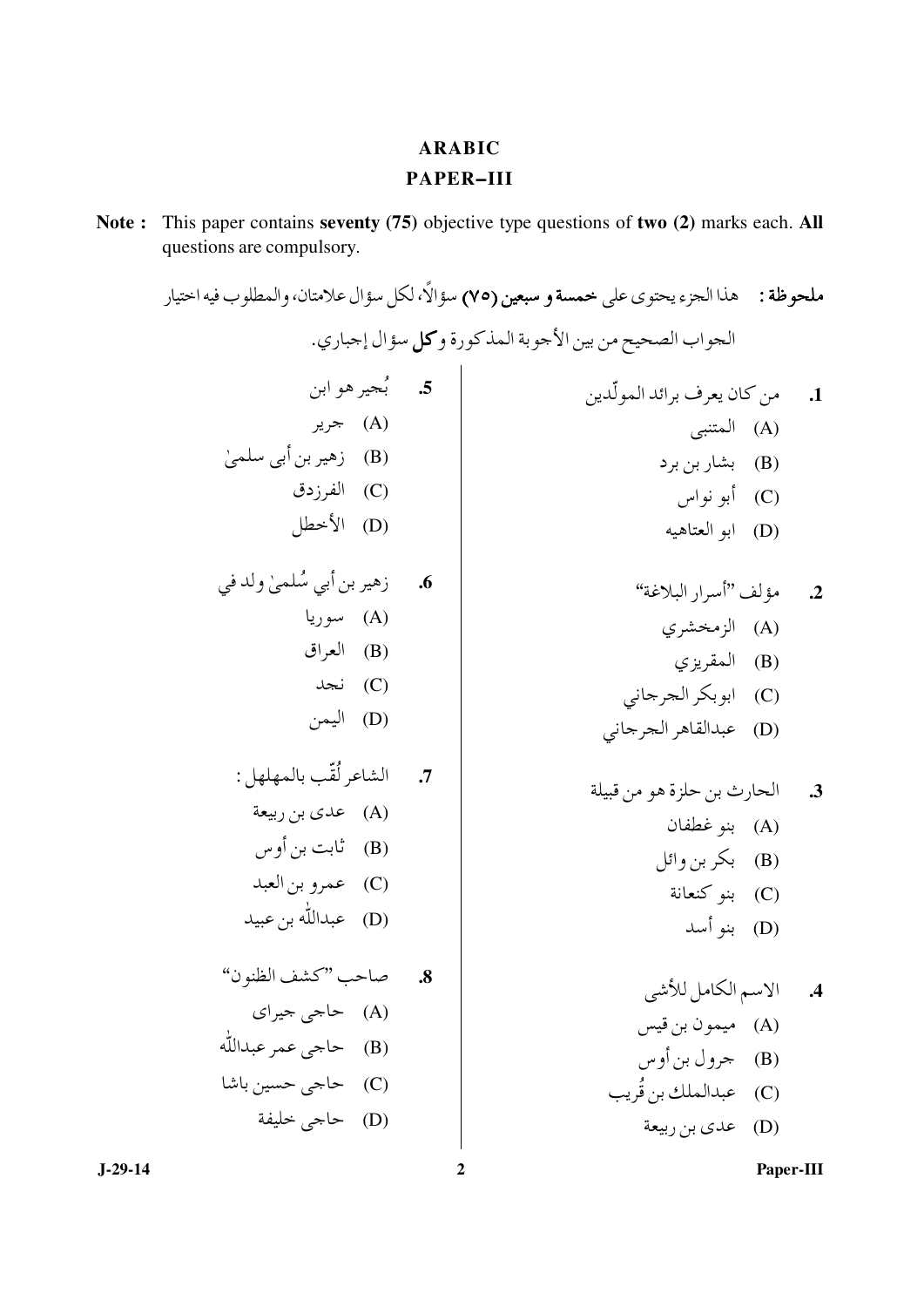- **9.** درست في :
- (A) ئلائة مدارس
- (B) تْلاث مدارس
	- (C) ثلاثة مدرسة
	- (D) ثلاث مدرسة

(D) نعمان بن منذر

13. ليس من كتب محمد مندور (A) في الميزان الجديد (B) ابن الرومي (C) فن الشعر

(D) الأدب و فنونه

Paper-III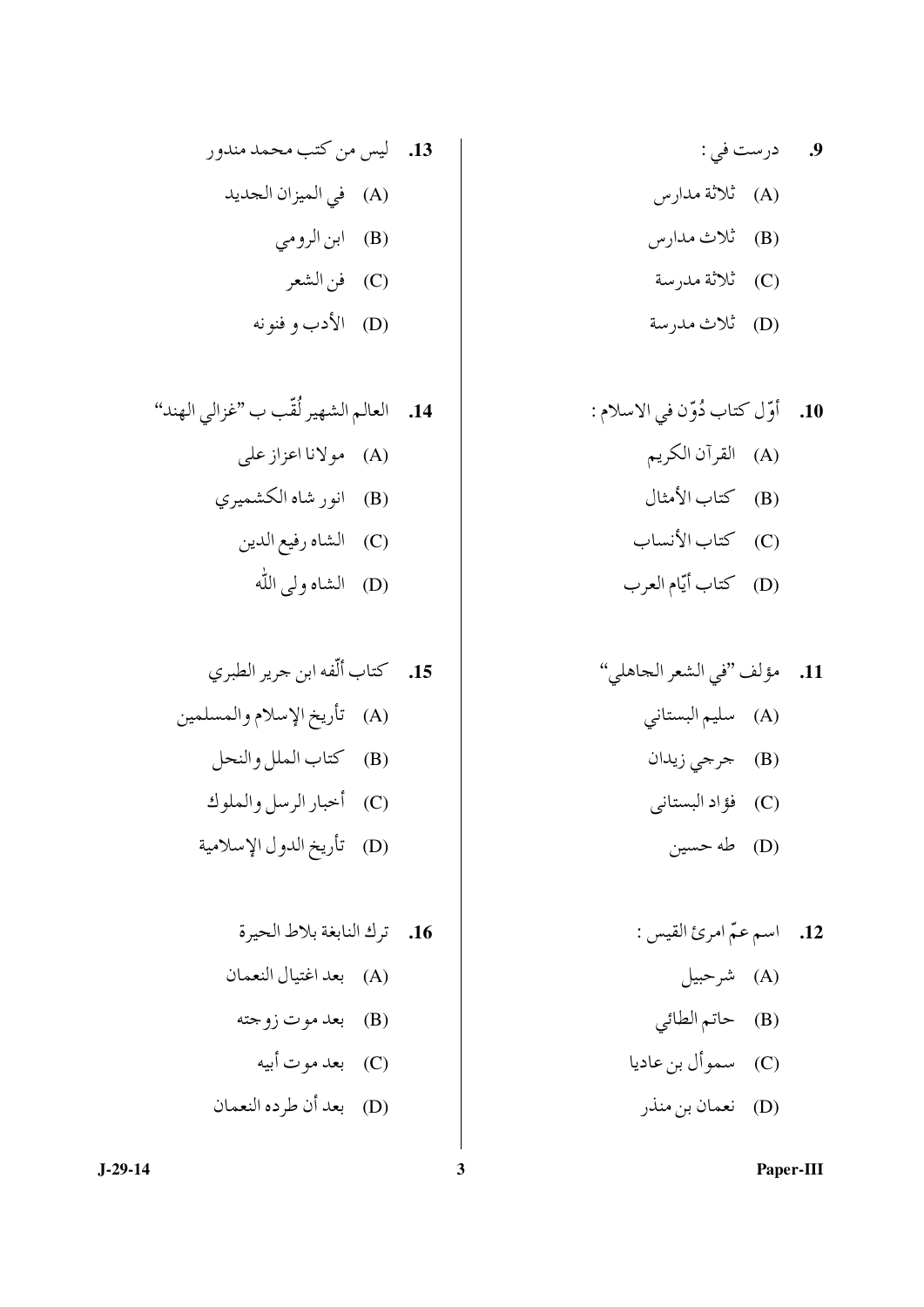- (B) المعلقات
- (C) الأصمعيات
- (D) المفضّليات

(D) فيض الحق السهارنفوري

21. من أئمة الفقهاء في الاسلام، من آثاره السنن (A) عبدالرحمٰن بن المنصور (B) عبدالرحمٰن الخافقي (C) عبدالرحمٰن بن هشام

(D) عبدالرحمٰن الأوزاعي

Paper-III

 $J-29-14$ 

 $\overline{\mathbf{4}}$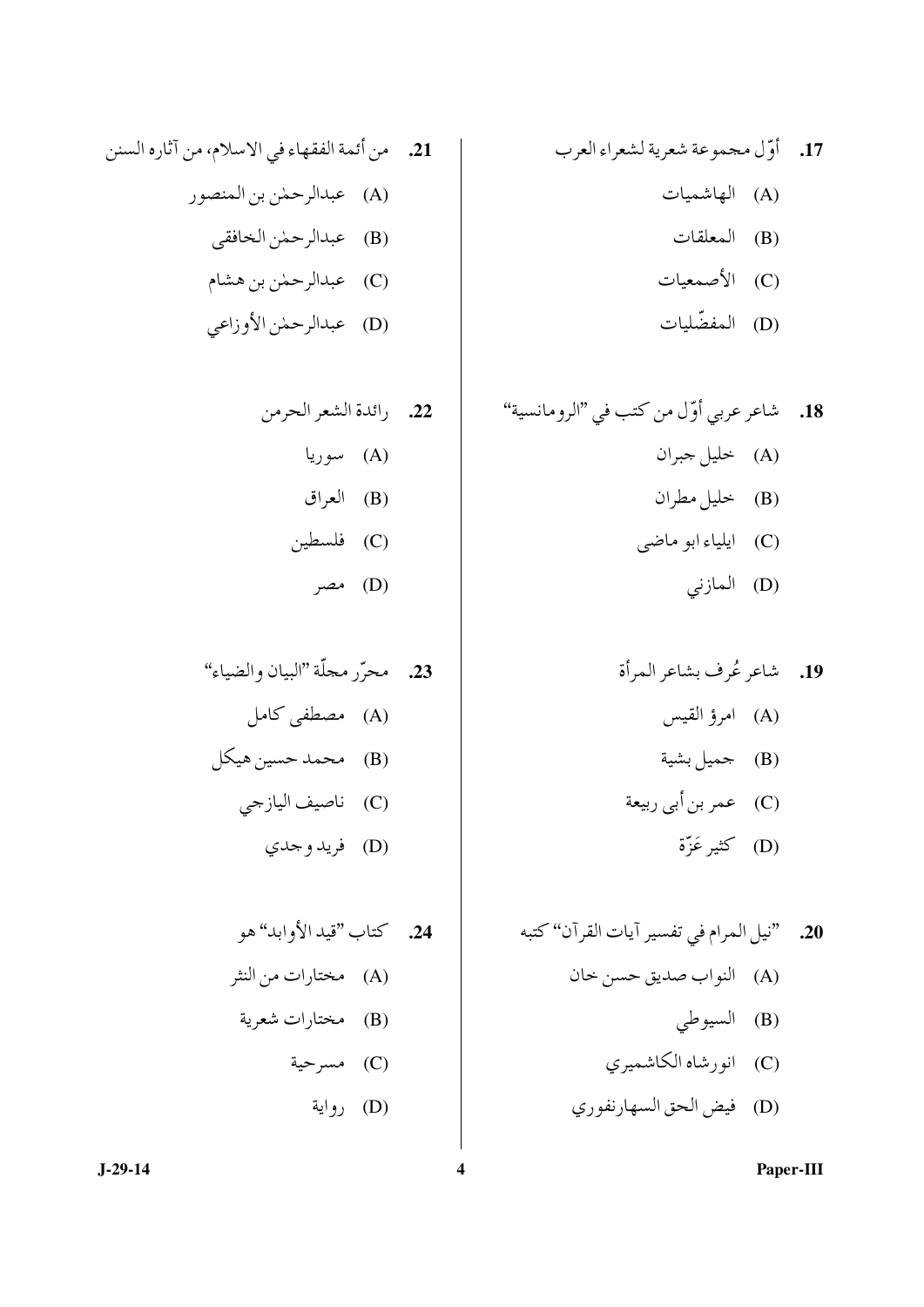7.5. 
$$
\vec{u}
$$
 (نَدِالرِوائات المذكورة أدناه وفقاً لتواریخ مدايسار)  
الشفرة من اليسار)  
(ii) اولاد حارتنا  
(iii) اولاد حارتنا  
(iii) اولا حارتنا  
الشفروة:  
(iv) }الائية القامرق  
(iv) (iii) (iv) (ii) (A)  
(ii) (iv) (iii) (ii) (B)  
(iii) (ii) (iv) (ii) (C)  
(iii) (ii) (ii) (i) (b)

 $J-29-14$ 

Paper-III

 $\overline{5}$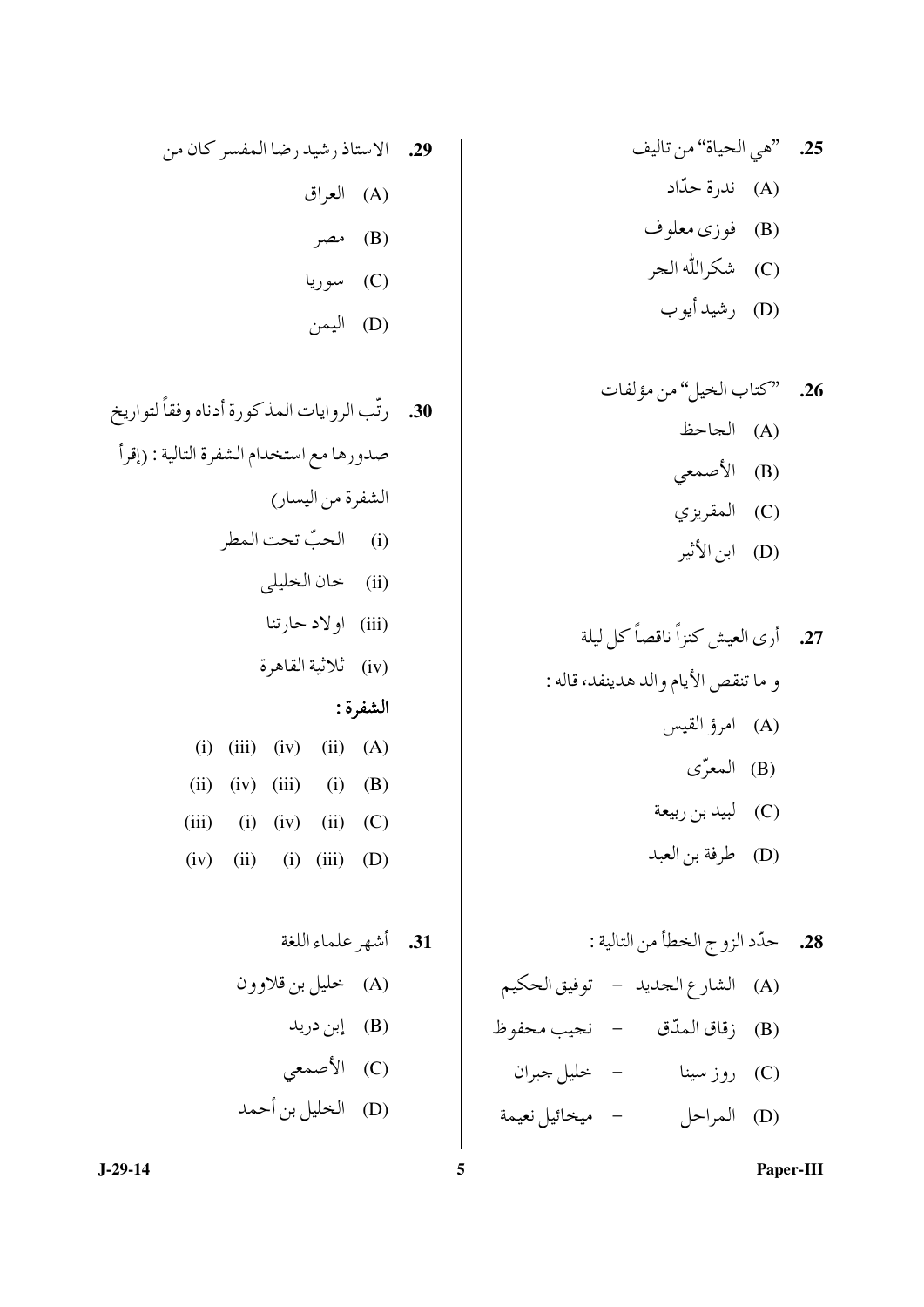32. شاعر جاهلي كتب معلقته في البحر الكامل : (A) زهير بن أبي سلميٰ (B) الأعشىٰ (C) عنترة بن شدّاد (D) امرؤ القيس

34. الشاعر العباسي الذي حبسه الخليفة محمد أمين<br>(A) أبو

- (D) أبو نواس
- 35. التشبيه المجمل ما حذف منه (A) المشبه (B) أداة التشبية و جه الشبه) (C)
	- (D) المشبه به
		- Paper-III

(D) كتاب البخلاء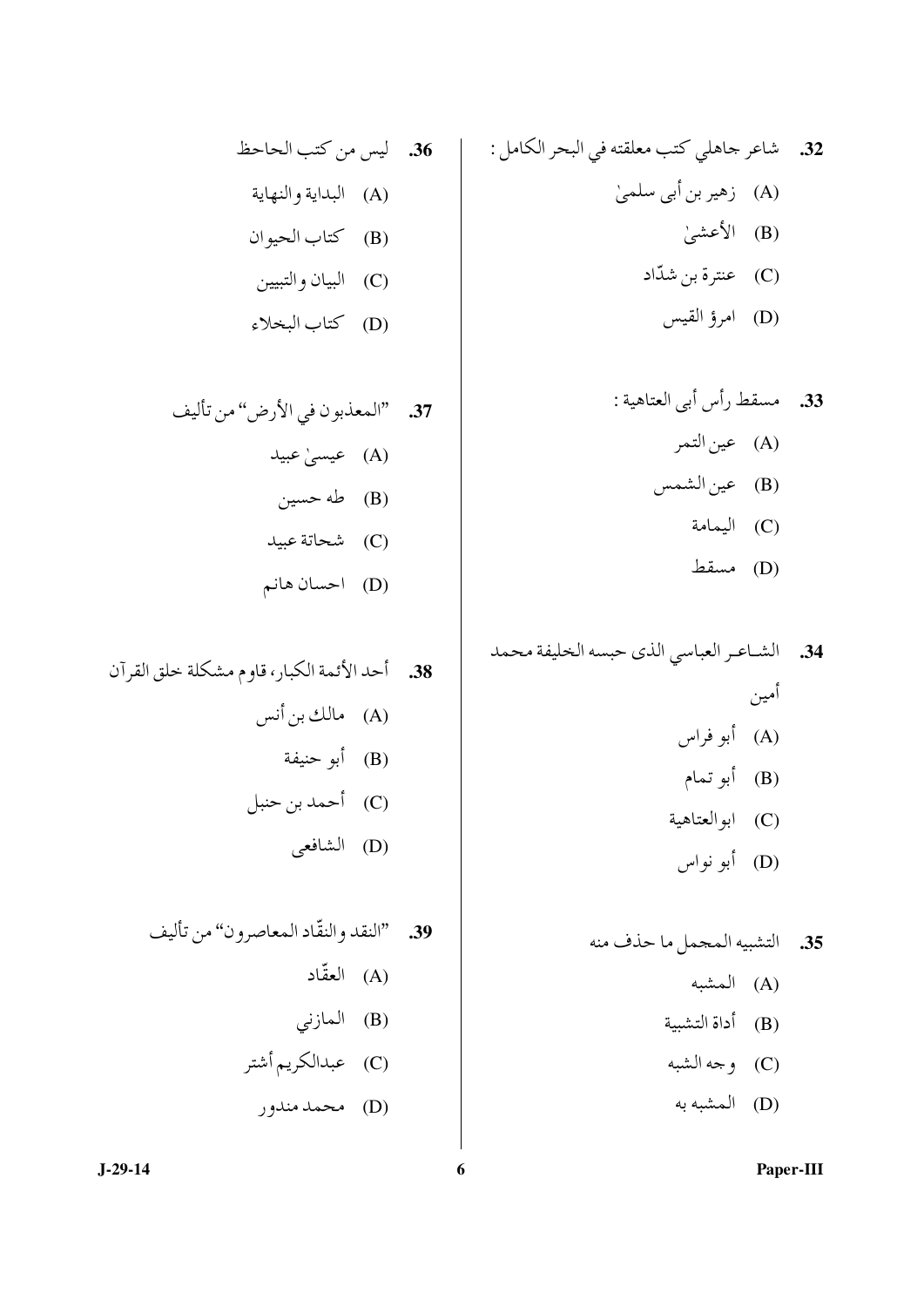- (B) الواقعية
- 
- (C) الرومانسية<br>(D) الكلاسيكية

Paper-III

 $\overline{7}$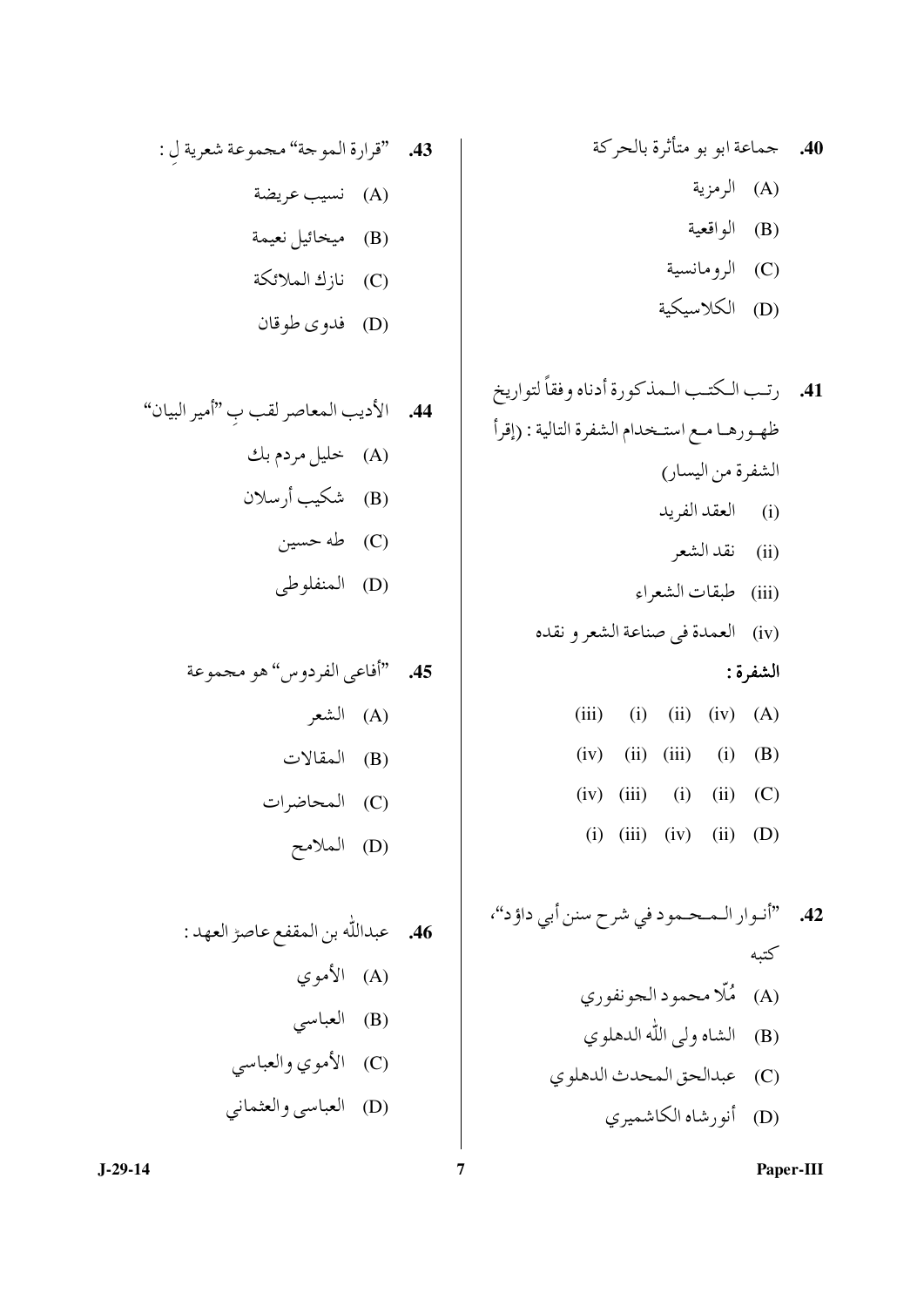- (A) ناصيف اليازجي
	- (B) الهمذاني
		- (C) الحريري
	- (D) القاضي الفاضل

(D) الحبّ الضائع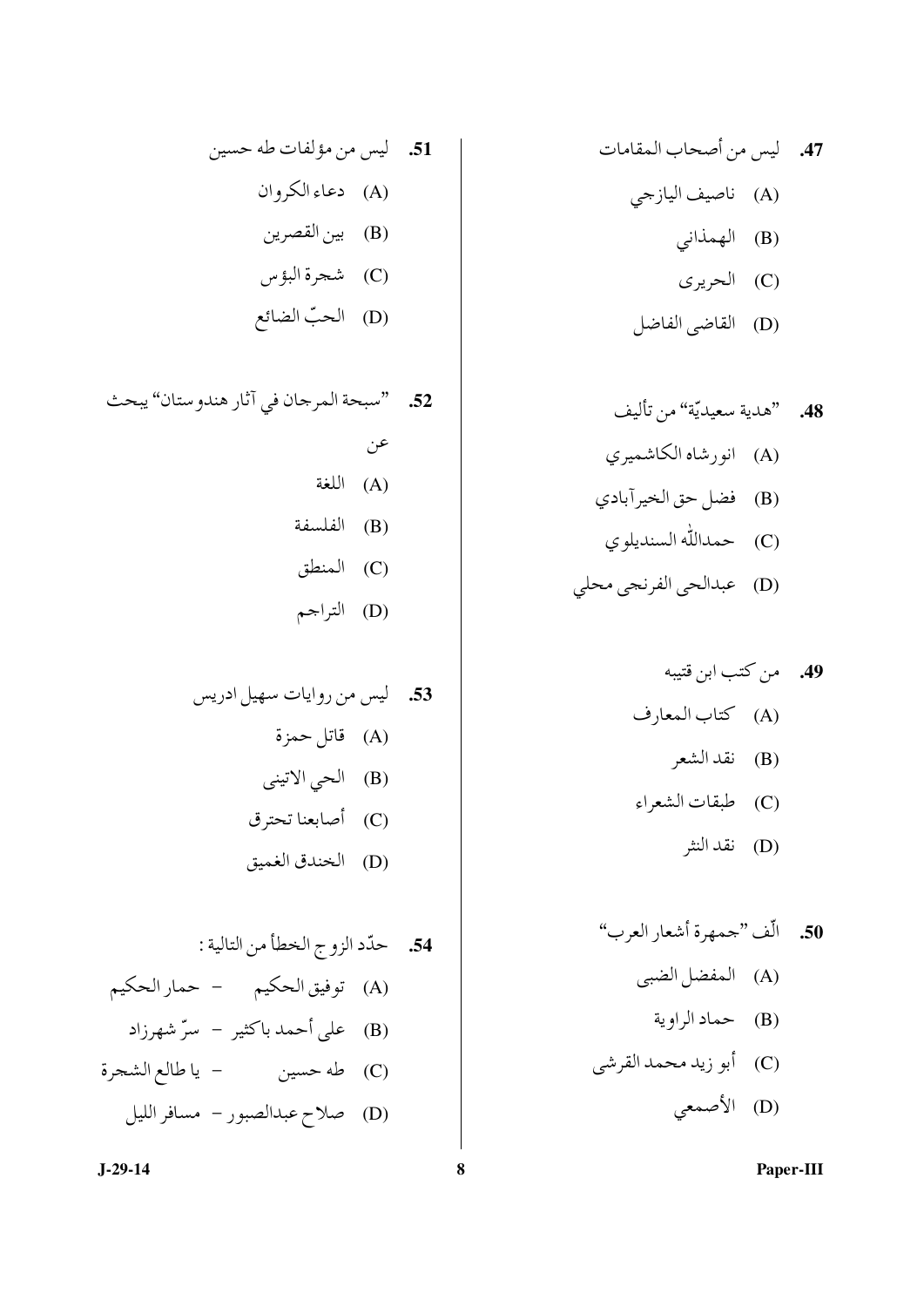55. اول قصة قصيرة فنية "في القطار"، كتبها (A) محمد تيمور (B) محمود تيمور (C) أحمد تيمور

(D) محمد طاهرلاشين

$$
\vec{u} \quad (B)
$$

- (C) السودان
- (D) المغرب

57. أكبر دولة عربية من حيث عدد السكان (A) البحرين (B) مصر (C) الجزائر (D) السعودية

$$
\det(C)
$$

(D) محمود شاکر

59. كتب توفيق الحكيم "القصر المسحور" بالاشتراك مع (A) طه حسين (B) نحيب محفوظ (C) یحیٰ حقّی (D) محمد حسين هيكل

Paper-III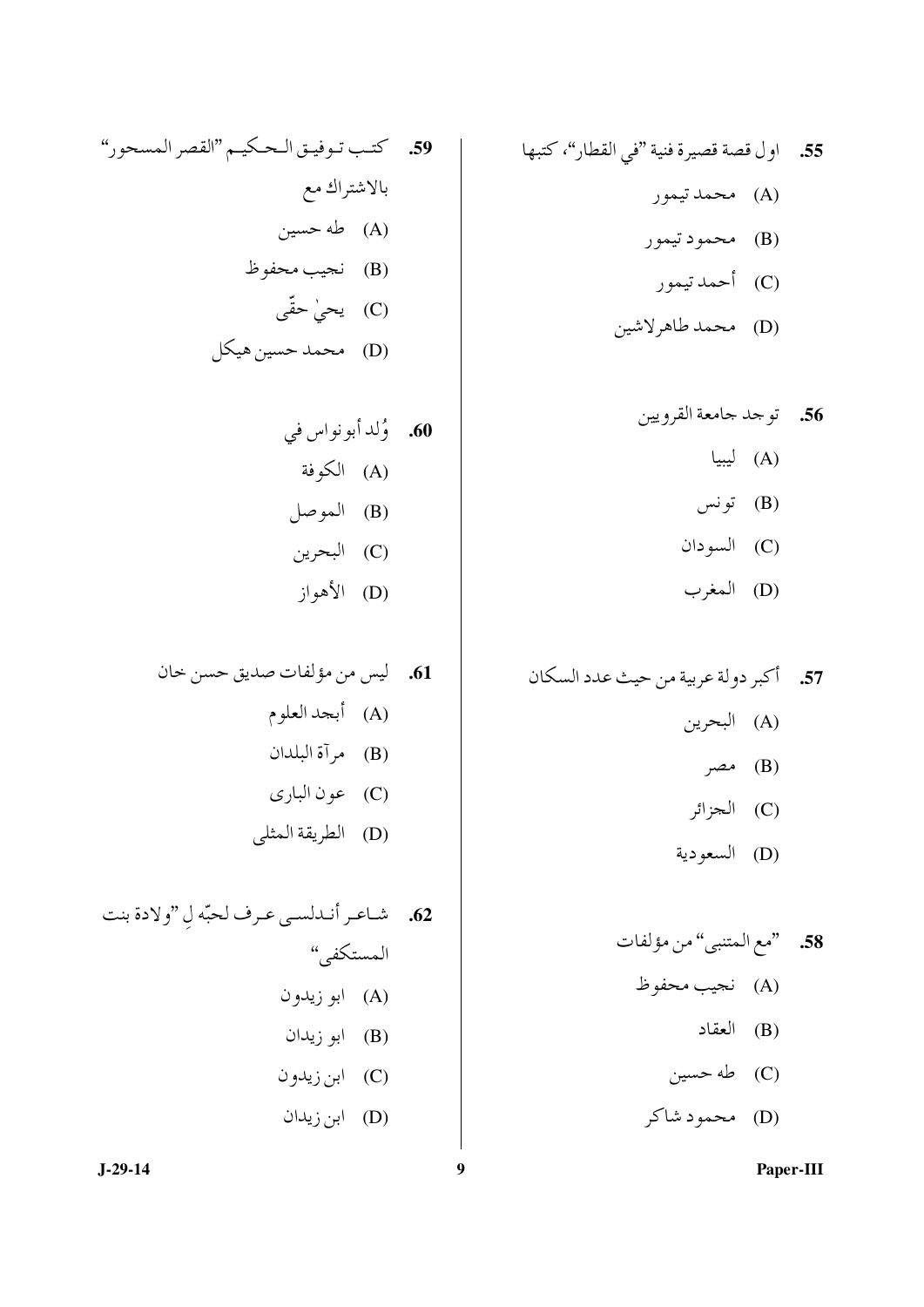Paper-III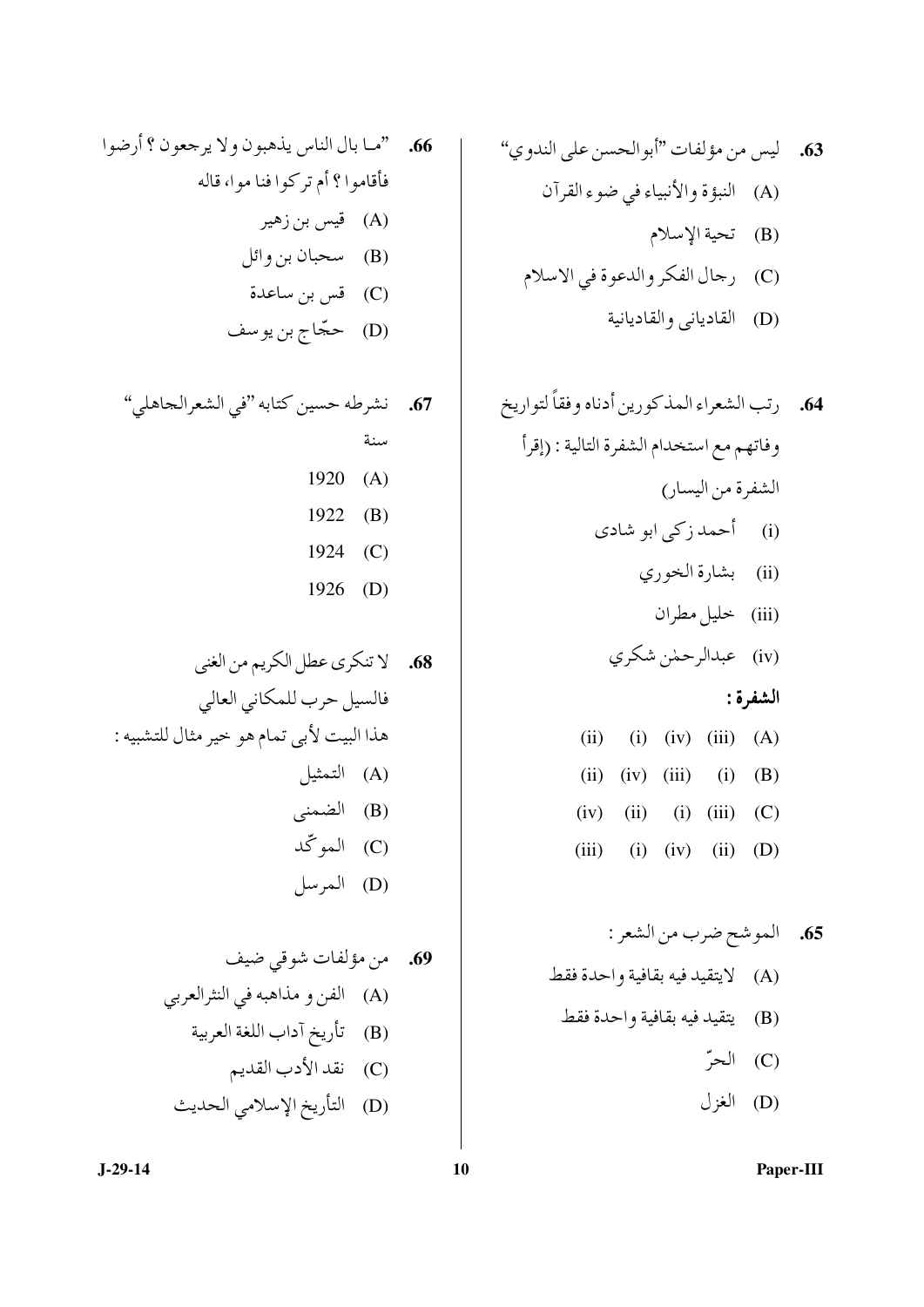(D) عودة الغائب